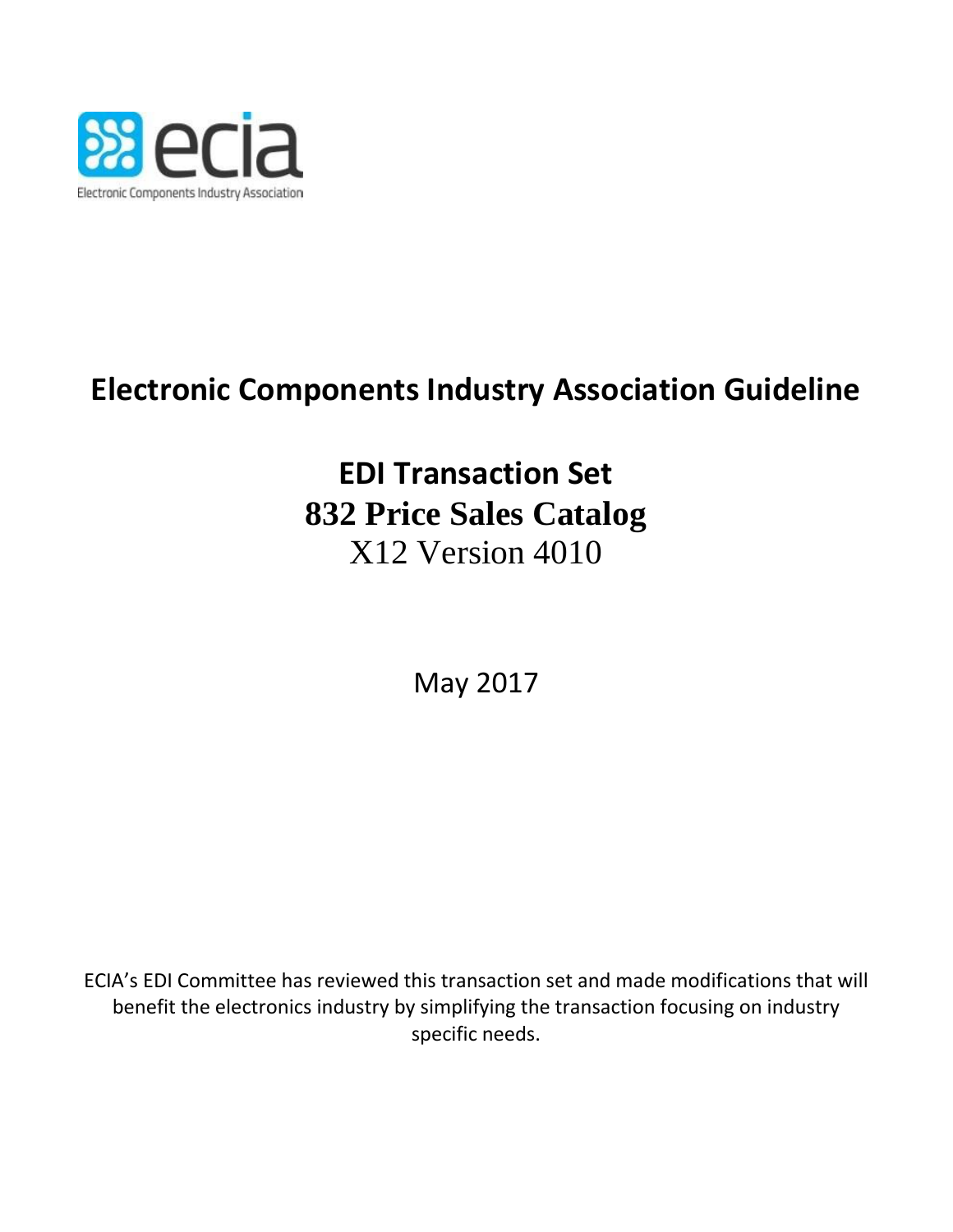## **832 Price/Sales Catalog**

## **Functional Group ID=SC**

### **Introduction:**

This Draft Standard for Trial Use contains the format and establishes the data contents of the Price/Sales Catalog Transaction Set (832) for use within the context of an Electronic Data Interchange (EDI) environment. The transaction set can be used to provide for customary and established business and industry practice relative to furnishing or requesting the price of goods or services in the form of a catalog.

### **Heading:**

|   | Pos.<br><u>No.</u> | Seg.<br>ID | Name                                      | Req.<br>Des. | <b>Max.Use</b> | Loop<br><b>Repeat</b> | <b>Notes and</b><br><b>Comments</b> |
|---|--------------------|------------|-------------------------------------------|--------------|----------------|-----------------------|-------------------------------------|
| M | 010                | <b>ST</b>  | <b>Transaction Set Header</b>             | M            |                |                       |                                     |
| M | 020                | <b>BCT</b> | Beginning Segment for Price/Sales Catalog | М            |                |                       |                                     |
|   | 070                | <b>DTM</b> | Date/Time Reference                       | O            | 10             |                       |                                     |
|   | 090                | CUR        | Currency                                  | O            |                |                       |                                     |

### **Detail:**

| Pos.<br><u>No.</u> | $\underline{\mathbf{ID}}$ | Seg.            | Name                     |              | Req.<br>Des. | Max.Use      | Loop<br><b>Repeat</b> | <b>Notes and</b><br><b>Comments</b> |  |
|--------------------|---------------------------|-----------------|--------------------------|--------------|--------------|--------------|-----------------------|-------------------------------------|--|
|                    |                           |                 | LOOP ID - LIN            |              |              | >1           |                       |                                     |  |
|                    | 0100                      | <b>LIN</b>      | Item Identification      | M            | 1            |              |                       |                                     |  |
|                    |                           |                 |                          |              |              |              |                       |                                     |  |
|                    | 0140                      | <b>LTD</b>      | Lead Time                | $\mathbf{O}$ | $\mathbf{1}$ | $\mathbf{1}$ |                       |                                     |  |
|                    | 0150                      | G53             | Maintenance Type         | $\mathbf{O}$ | $\mathbf{1}$ |              |                       |                                     |  |
|                    | 0300                      | $DTM$           | Date/Time Reference      | $\Omega$     | 1            |              |                       |                                     |  |
|                    | 0400                      | <b>REF</b>      | Reference identification | $\mathbf{O}$ | >1           |              |                       |                                     |  |
|                    | 0600                      | <b>CTB</b>      | Restrictions/Conditions  | M            | 25           |              |                       |                                     |  |
|                    |                           |                 |                          |              |              |              |                       |                                     |  |
| 0900               |                           | PO <sub>4</sub> | Item Physical Deails     | M            | $\mathbf{1}$ |              |                       |                                     |  |
|                    |                           |                 |                          |              |              |              |                       |                                     |  |
|                    |                           |                 | <b>LOOP ID - CTP</b>     |              |              | 100          |                       |                                     |  |
|                    | 170                       | <b>CTP</b>      | Pricing Information      | M            | 1            |              |                       |                                     |  |

#### **Summary:**

|   | Pos.<br><u>No.</u><br>010 | Seg.<br>$\mathbf{D}$<br>CTT | Name<br><b>Transaction Totals</b> | Req.<br><u>Des.</u> | <b>Max.Use</b> | Loop<br>Repeat | <b>Notes and</b><br><b>Comments</b> |
|---|---------------------------|-----------------------------|-----------------------------------|---------------------|----------------|----------------|-------------------------------------|
| М | 020                       | SE                          | <b>Transaction Set Trailer</b>    | М                   |                |                |                                     |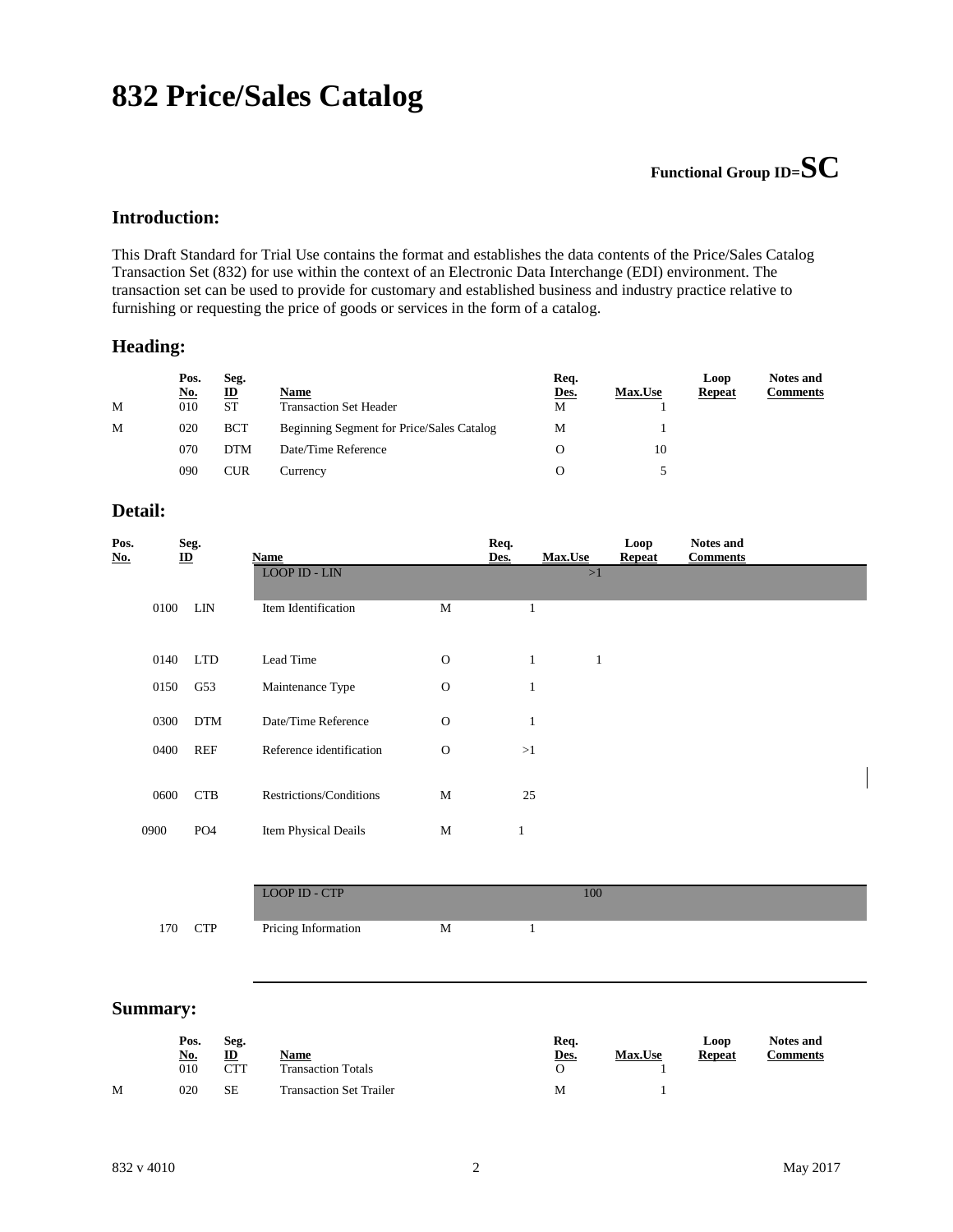| Segment:         | <b>ST</b> Transaction Set Header                                          |
|------------------|---------------------------------------------------------------------------|
| <b>Position:</b> | 010                                                                       |
| Loop:            |                                                                           |
| Level:           | Heading                                                                   |
| Usage:           | Mandatory                                                                 |
| <b>Max Use:</b>  |                                                                           |
| <b>Purpose:</b>  | To indicate the start of a transaction set and to assign a control number |

| M | Ref.<br><u>Des.</u><br>ST <sub>01</sub> | Data<br>Element<br>143 | <b>Name</b>                                                                                                                                    | <b>Transaction Set Identifier Code</b>      | М | <b>Attributes</b><br>ID $3/3$ |  |  |
|---|-----------------------------------------|------------------------|------------------------------------------------------------------------------------------------------------------------------------------------|---------------------------------------------|---|-------------------------------|--|--|
|   |                                         |                        |                                                                                                                                                | Code uniquely identifying a Transaction Set |   |                               |  |  |
|   |                                         |                        | 832                                                                                                                                            | Price/Sales Catalog                         |   |                               |  |  |
| M | <b>ST02</b>                             | 329                    |                                                                                                                                                | <b>Transaction Set Control Number</b>       | М | AN 4/9                        |  |  |
|   |                                         |                        | Identifying control number that must be unique within the transaction set<br>functional group assigned by the originator for a transaction set |                                             |   |                               |  |  |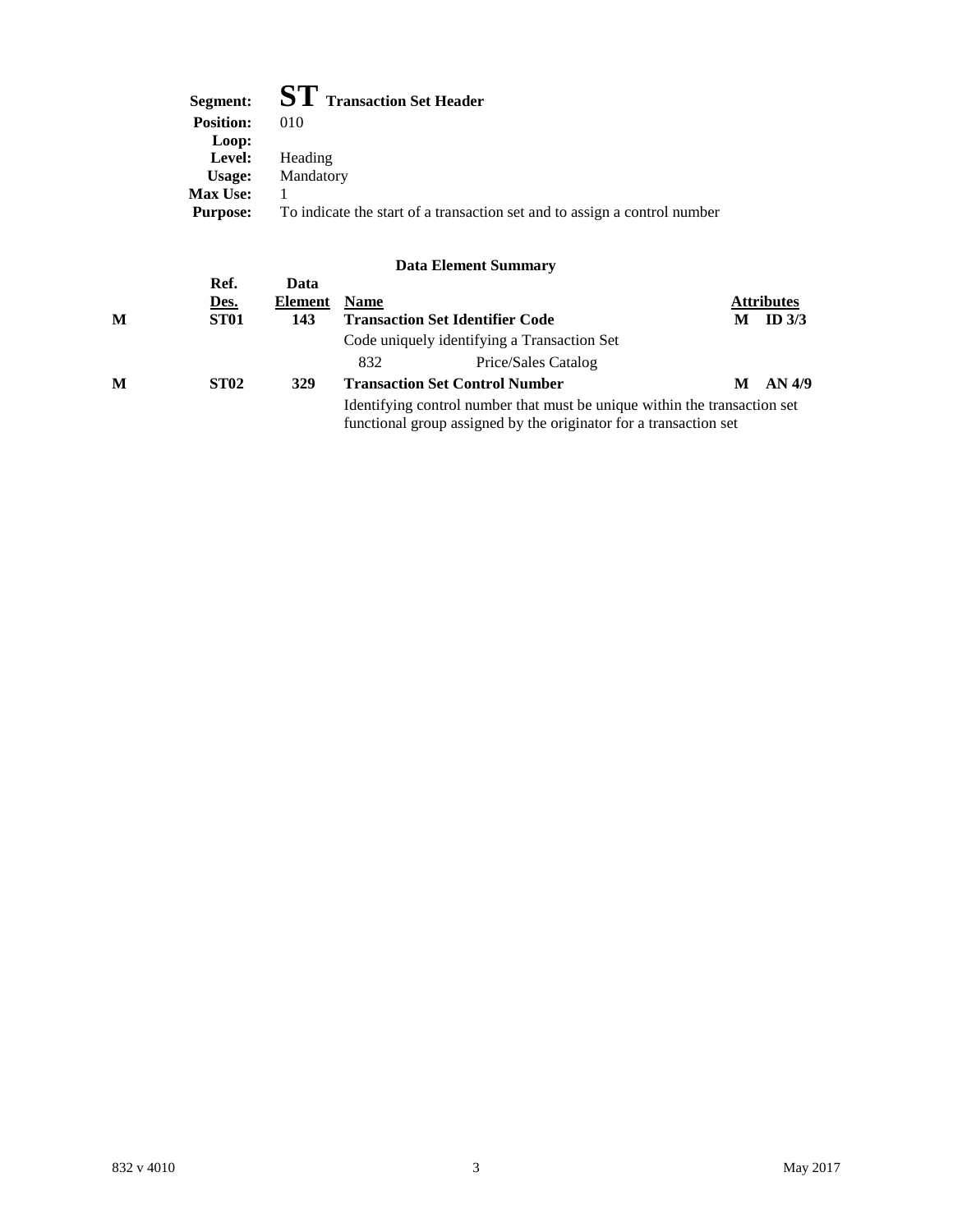| Segment:         | $\mathbf{BCT}$ Beginning Segment for Price/Sales Catalog                                                                   |
|------------------|----------------------------------------------------------------------------------------------------------------------------|
| <b>Position:</b> | 020                                                                                                                        |
| Loop:            |                                                                                                                            |
| Level:           | Heading                                                                                                                    |
| Usage:           | Mandatory                                                                                                                  |
| <b>Max Use:</b>  |                                                                                                                            |
| <b>Purpose:</b>  | To indicate the beginning of the Price/Sales Catalog Transaction Set and specify catalog<br>purpose and number information |

| М | Ref.<br>Des.<br><b>BCT01</b> | Data<br><b>Element</b><br>683 | <b>Name</b> | <b>Catalog Purpose Code</b>                                                          | М        | <b>Attributes</b><br>ID $2/2$ |
|---|------------------------------|-------------------------------|-------------|--------------------------------------------------------------------------------------|----------|-------------------------------|
|   |                              |                               |             | Code indicating purpose of catalog                                                   |          |                               |
|   |                              |                               | PC.         | Price Catalog                                                                        |          |                               |
|   | <b>BCT10</b>                 | 353                           |             | <b>Transaction Set Purpose Code</b>                                                  | $\Omega$ | ID $2/2$                      |
|   |                              |                               |             | Code identifying purpose of transaction set                                          |          |                               |
|   |                              |                               | $00\,$      | Original                                                                             |          |                               |
|   |                              |                               |             | <b>Full Catalog</b>                                                                  |          |                               |
|   |                              |                               |             | This code is used in conjunction with the G53 segment<br>segment in the detail area. |          |                               |
|   |                              |                               | 04          | Change                                                                               |          |                               |
|   |                              |                               |             | Delta Catalog                                                                        |          |                               |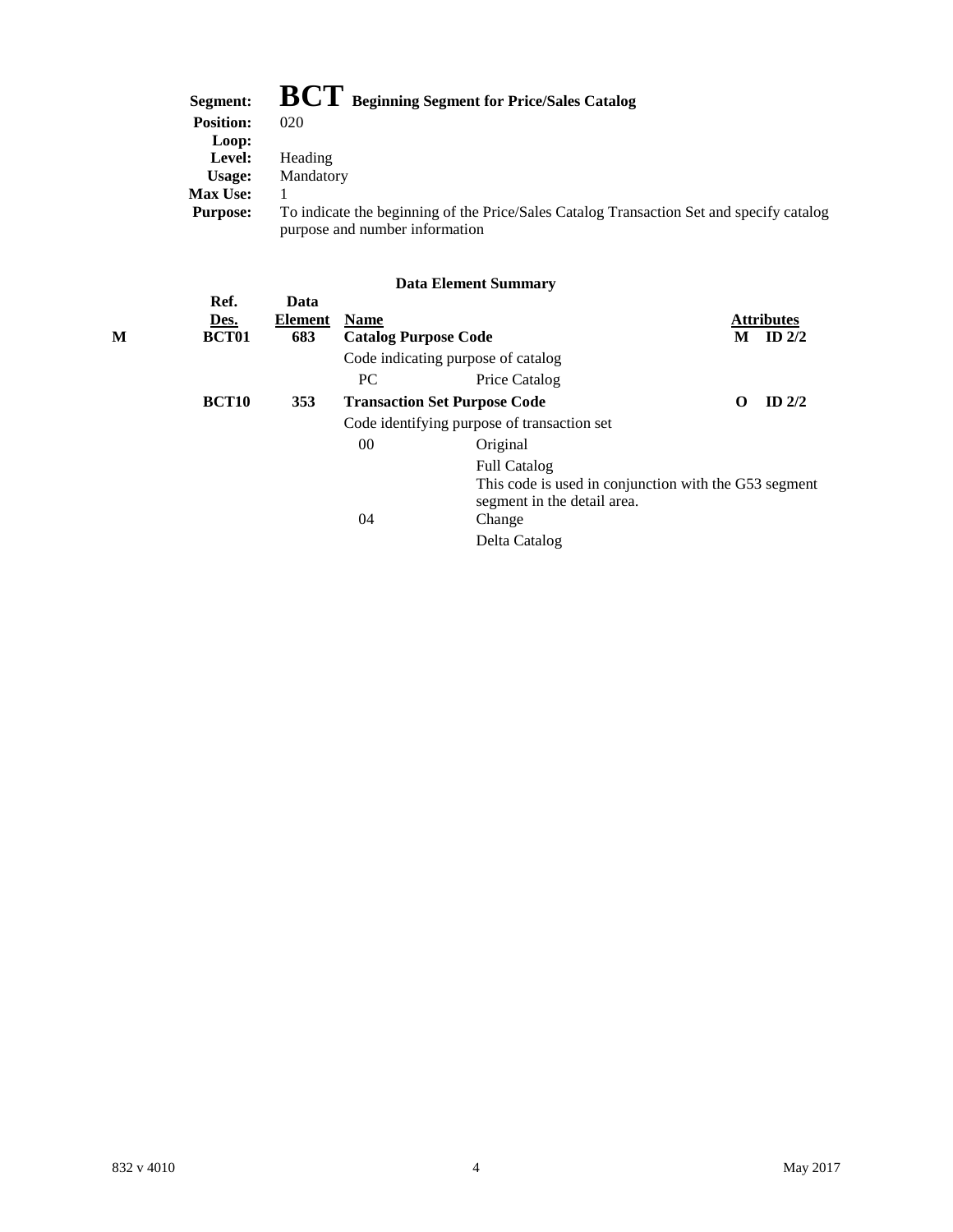## **Segment: DTM Date/Time Reference**

| <u>.</u>         | Date Thin Reference                  |
|------------------|--------------------------------------|
| <b>Position:</b> | (170)                                |
| Loop:            |                                      |
| Level:           | Heading                              |
| Usage:           | Optional                             |
| <b>Max Use:</b>  | 10                                   |
| <b>Purpose:</b>  | To specify pertinent dates and times |
|                  |                                      |

| M | Ref.<br>Des.<br>DTM01 | Data<br><b>Element</b><br>374 | <b>Name</b><br><b>Date/Time Qualifier</b> |                                                                                                                                          | M | <b>Attributes</b><br>ID $3/3$ |  |
|---|-----------------------|-------------------------------|-------------------------------------------|------------------------------------------------------------------------------------------------------------------------------------------|---|-------------------------------|--|
|   |                       |                               |                                           | Code specifying type of date or time, or both date and time                                                                              |   |                               |  |
|   |                       |                               | 007                                       | Effective $-007$ is Mandatory                                                                                                            |   |                               |  |
|   |                       |                               | 036                                       | Effective date of file. The date on which the set of<br>prices becomes effective for this transmission.<br>Expiration $-036$ is Optional |   |                               |  |
|   |                       |                               |                                           | Expiration date of file. The date on which the set of<br>prices expires for this transmission.                                           |   |                               |  |
| > | DTM <sub>02</sub>     | 373                           | <b>Date</b>                               |                                                                                                                                          | X | <b>DT 8/8</b>                 |  |
|   |                       |                               | Date expressed as CCYYMMDD                |                                                                                                                                          |   |                               |  |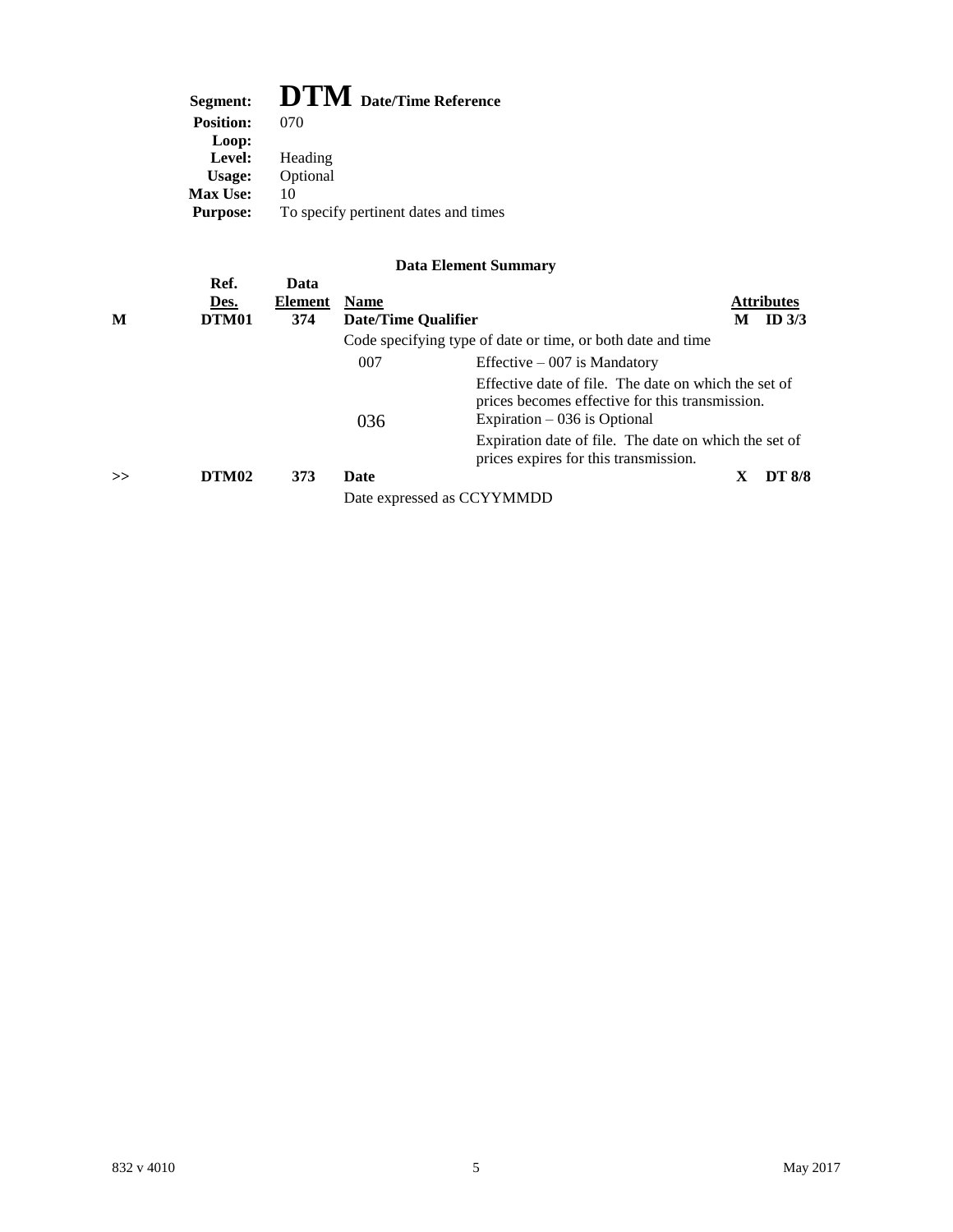| Segment:         | $\mathbf{C}\mathbf{U}\mathbf{R}$ Currency                                        |
|------------------|----------------------------------------------------------------------------------|
| <b>Position:</b> | 090                                                                              |
| Loop:            |                                                                                  |
| Level:           | Heading                                                                          |
| Usage:           | Optional                                                                         |
| <b>Max Use:</b>  | 5                                                                                |
| <b>Purpose:</b>  | To specify the currency (dollars, pounds, francs, etc.) used in a transaction    |
| <b>Notes:</b>    | All parts are assumed this Currency unless otherwise marked at the detail level. |

|   | Ref.         | Data    |                               |                                                                                |   |                   |
|---|--------------|---------|-------------------------------|--------------------------------------------------------------------------------|---|-------------------|
|   | Des.         | Element | <b>Name</b>                   |                                                                                |   | <b>Attributes</b> |
| M | <b>CUR01</b> | 98      | <b>Entity Identifier Code</b> |                                                                                | М | ID $2/3$          |
|   |              |         | individual                    | Code identifying an organizational entity, a physical location, property or an |   |                   |
|   |              |         | SЕ                            | <b>Selling Party</b>                                                           |   |                   |
| M | <b>CUR02</b> | 100     | <b>Currency Code</b>          |                                                                                | М | ID $3/3$          |
|   |              |         |                               | Code (Standard ISO) for country in whose currency the charges are specified    |   |                   |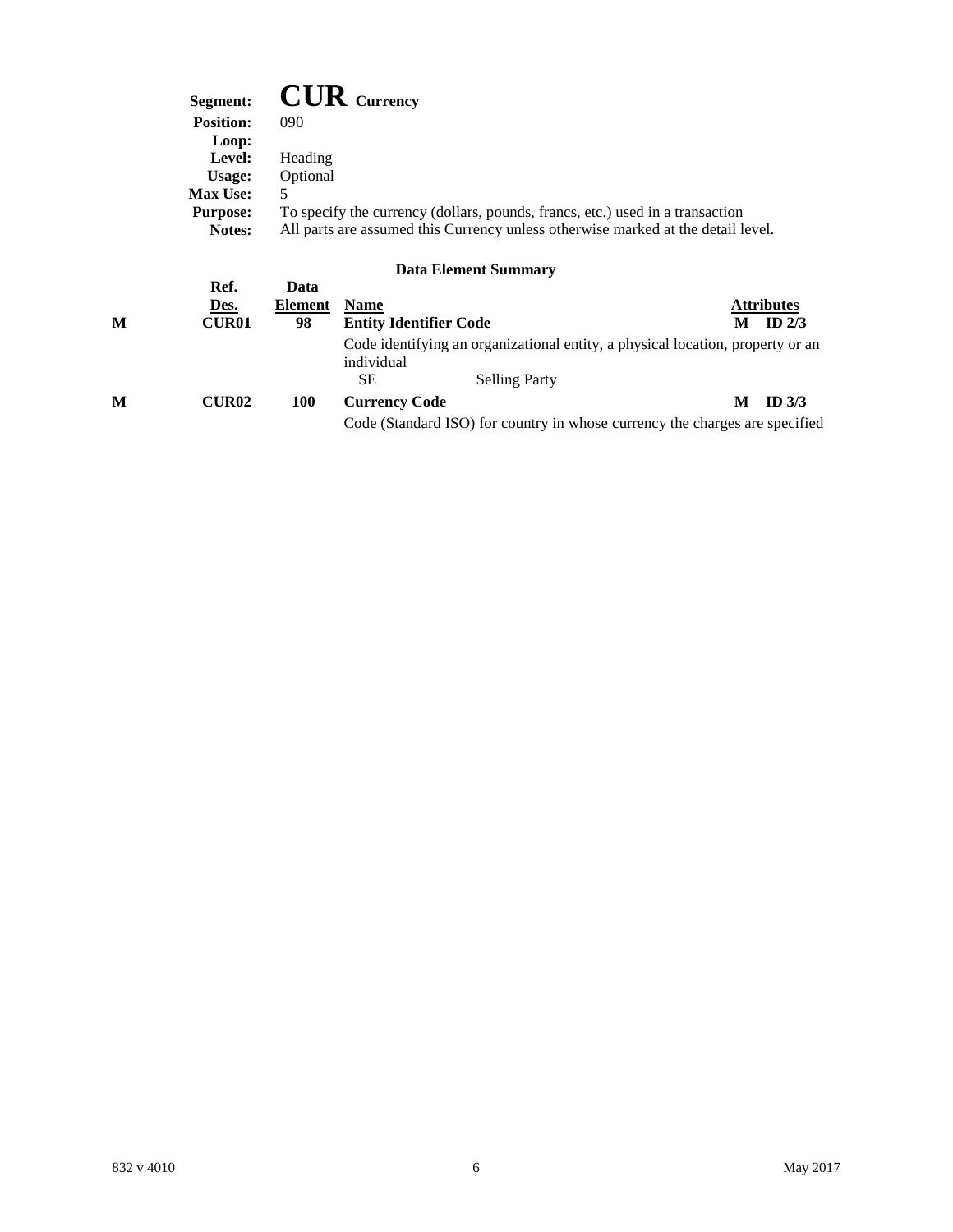|   | Segment:                  |                       | <b>LIN</b> Item Identification            |                                                                                |              |                                   |
|---|---------------------------|-----------------------|-------------------------------------------|--------------------------------------------------------------------------------|--------------|-----------------------------------|
|   | <b>Position:</b>          | 0100                  |                                           |                                                                                |              |                                   |
|   | Loop:                     | <b>LIN</b>            |                                           |                                                                                |              |                                   |
|   | Level:                    | Detail                |                                           |                                                                                |              |                                   |
|   | <b>Usage:</b>             | Mandatory             |                                           |                                                                                |              |                                   |
|   | Max Use:                  | 1                     |                                           |                                                                                |              |                                   |
|   | <b>Purpose:</b>           |                       | To specify basic item identification data |                                                                                |              |                                   |
|   |                           |                       |                                           | <b>Data Element Summary</b>                                                    |              |                                   |
|   | Ref.                      | Data                  |                                           |                                                                                |              |                                   |
| M | Des.<br>LIN <sub>02</sub> | <b>Element</b><br>235 | <b>Name</b>                               | <b>Product/Service ID Qualifier</b>                                            |              | <b>Attributes</b><br>$M$ ID $2/2$ |
|   |                           |                       | Product/Service ID (234)                  | Code identifying the type/source of the descriptive number used in             |              |                                   |
|   |                           |                       | <b>VP</b>                                 | Vendor's (Seller's) Part Number                                                |              |                                   |
| М | <b>LIN03</b>              | 234                   | <b>Product/Service ID</b>                 |                                                                                | M            | $AN$ 1/20                         |
|   |                           |                       |                                           | Identifying number for a product or service                                    |              |                                   |
|   |                           |                       |                                           |                                                                                |              |                                   |
|   | <b>LIN04</b>              | 235                   |                                           | <b>Product/Service ID Qualifier</b>                                            | $\mathbf{X}$ | ID $2/2$                          |
|   |                           |                       |                                           | Code identifying the type/source of the descriptive number used in             |              |                                   |
|   |                           |                       | Product/Service ID (234)<br><b>BP</b>     | Buyer's Part Number                                                            |              |                                   |
|   |                           |                       | MT                                        | Major Product/Material/Machine Type                                            |              |                                   |
|   |                           |                       |                                           |                                                                                |              |                                   |
|   |                           |                       |                                           | GPL – Global Product Line                                                      |              |                                   |
|   | <b>LIN05</b>              | 234                   | <b>Product/Service ID</b>                 |                                                                                | X.           | <b>AN 1/48</b>                    |
|   |                           |                       |                                           | Identifying number for a product or service                                    |              |                                   |
|   | <b>LIN06</b>              | 235                   |                                           | <b>Product/Service ID Qualifier</b>                                            | X            | ID $2/2$                          |
|   |                           |                       |                                           | Code identifying the type/source of the descriptive number used in             |              |                                   |
|   |                           |                       | Product/Service ID (234)                  |                                                                                |              |                                   |
|   |                           |                       | C <sub>3</sub>                            | Classification                                                                 |              |                                   |
|   |                           |                       | CE                                        | <b>Class of Contract Code</b>                                                  |              |                                   |
|   |                           |                       | SI                                        | Standard Industrial Classification Code                                        |              |                                   |
|   | LIN <sub>07</sub>         | 234                   | <b>Product/Service ID</b>                 |                                                                                | X            | <b>AN 1/48</b>                    |
|   |                           |                       |                                           | Identifying number for a product or service                                    |              |                                   |
|   | <b>LIN08</b>              | 235                   |                                           | <b>Product/Service ID Qualifier</b>                                            | X            | ID $2/2$                          |
|   |                           |                       | Product/Service ID (234)<br>HD            | Code identifying the type/source of the descriptive number used in<br>HTS code |              |                                   |
|   |                           |                       |                                           |                                                                                |              |                                   |
|   |                           |                       | <b>CH</b>                                 | Country of Origin Code                                                         |              |                                   |
|   | <b>LIN09</b>              | 234                   | <b>Product/Service ID</b>                 |                                                                                | X.           | AN 1/48                           |
|   |                           |                       |                                           | Identifying number for a product or service                                    |              |                                   |
|   | <b>LIN10</b>              | 235                   |                                           | <b>Product/Service ID Qualifier</b>                                            | X            | ID $2/2$                          |
|   |                           |                       | Product/Service ID (234)                  | Code identifying the type/source of the descriptive number used in             |              |                                   |
|   |                           |                       | <b>PD</b>                                 | Part description                                                               |              |                                   |
|   | LIN11                     | 234                   | <b>Product/Service ID</b>                 |                                                                                | X.           | AN 1/48                           |
|   |                           |                       |                                           | Identifying number for a product or service                                    |              |                                   |
|   | <b>LIN12</b>              | 235                   |                                           | <b>Product/Service ID Qualifier</b>                                            | X            | ID $2/2$                          |
|   |                           |                       |                                           |                                                                                |              |                                   |
|   |                           |                       | Product/Service ID (234)                  | Code identifying the type/source of the descriptive number used in             |              |                                   |
|   |                           |                       | RA                                        | Return Code                                                                    |              |                                   |
|   | <b>LIN13</b>              | 234                   | <b>Product/Service ID</b>                 |                                                                                | X.           | AN 1/1                            |
|   |                           |                       |                                           | Y or N Y=Returnable/N=Not Returnable                                           |              |                                   |
|   | <b>LIN14</b>              | 235                   |                                           | <b>Product/Service ID Qualifier</b>                                            |              | $\chi$ ID $2/2$                   |
|   |                           |                       |                                           |                                                                                |              |                                   |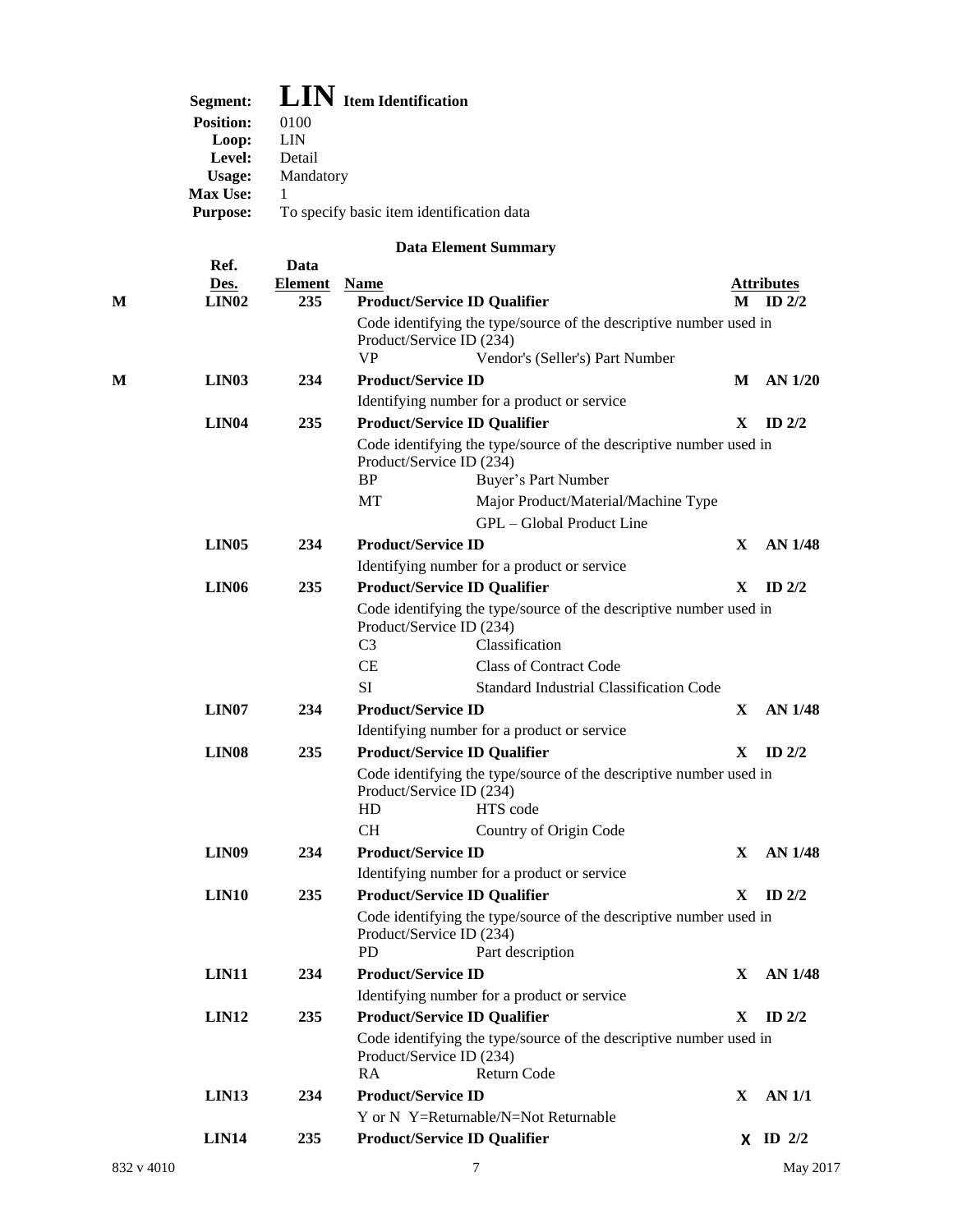Code identifying the type/source of the descriptive number used in Product/Service ID (234)

|                   |     | DE<br>Design Number                                           |   |          |
|-------------------|-----|---------------------------------------------------------------|---|----------|
|                   |     | <b>SD</b><br><b>Supplier Company Registry Number</b>          |   |          |
| LIN <sub>15</sub> | 234 | <b>Product/Service ID</b>                                     | X | AN 1/48  |
|                   |     | Identifying number for a product or service                   |   |          |
| LIN <sub>16</sub> | 235 | <b>Product/Service ID</b>                                     | X | ID $2/2$ |
|                   |     | Code identifying the type/source of the descriptive           |   |          |
|                   |     | number used in Product/Services ID (234)                      |   |          |
|                   |     | Military Standard<br>KE                                       |   |          |
|                   |     | <b>MS</b><br>Military Specification (MILSPEC) Number          |   |          |
| LIN <sub>17</sub> | 234 | <b>Product/Service ID</b>                                     | X | AN 1/48  |
|                   |     | Identifying number for a product or service                   |   |          |
| LIN <sub>18</sub> | 235 | <b>Product/Service ID Qualifier</b>                           | X | ID $4/4$ |
|                   |     | Code identifying the type/source of the descriptive number in |   |          |
|                   |     | Product/Service ID (234)                                      |   |          |
|                   |     | <b>ROHS</b><br>ROHS status of the component                   |   |          |
| LIN <sub>19</sub> | 234 | <b>Product/Service ID</b>                                     | X | AN $1/2$ |
|                   |     | $Y = Yes$                                                     |   |          |
|                   |     | $N = No$                                                      |   |          |
|                   |     | $E = Exempt$                                                  |   |          |
|                   |     | $NA = Not Applicable$                                         |   |          |
| LIN20             | 235 | <b>Product/Service ID Qualifier</b>                           | X | ID $2/2$ |
|                   |     | Code identifying the type/source of the descriptive           |   |          |
|                   |     | number used in Product/Services ID (234)                      |   |          |
|                   |     | UP<br>Universal Product Code (U.P.C.)                         |   |          |
| LIN21             | 234 | <b>Product/Service ID</b>                                     | X | AN 1/48  |
|                   |     | Identifying number for a product or service. UPC Code         |   |          |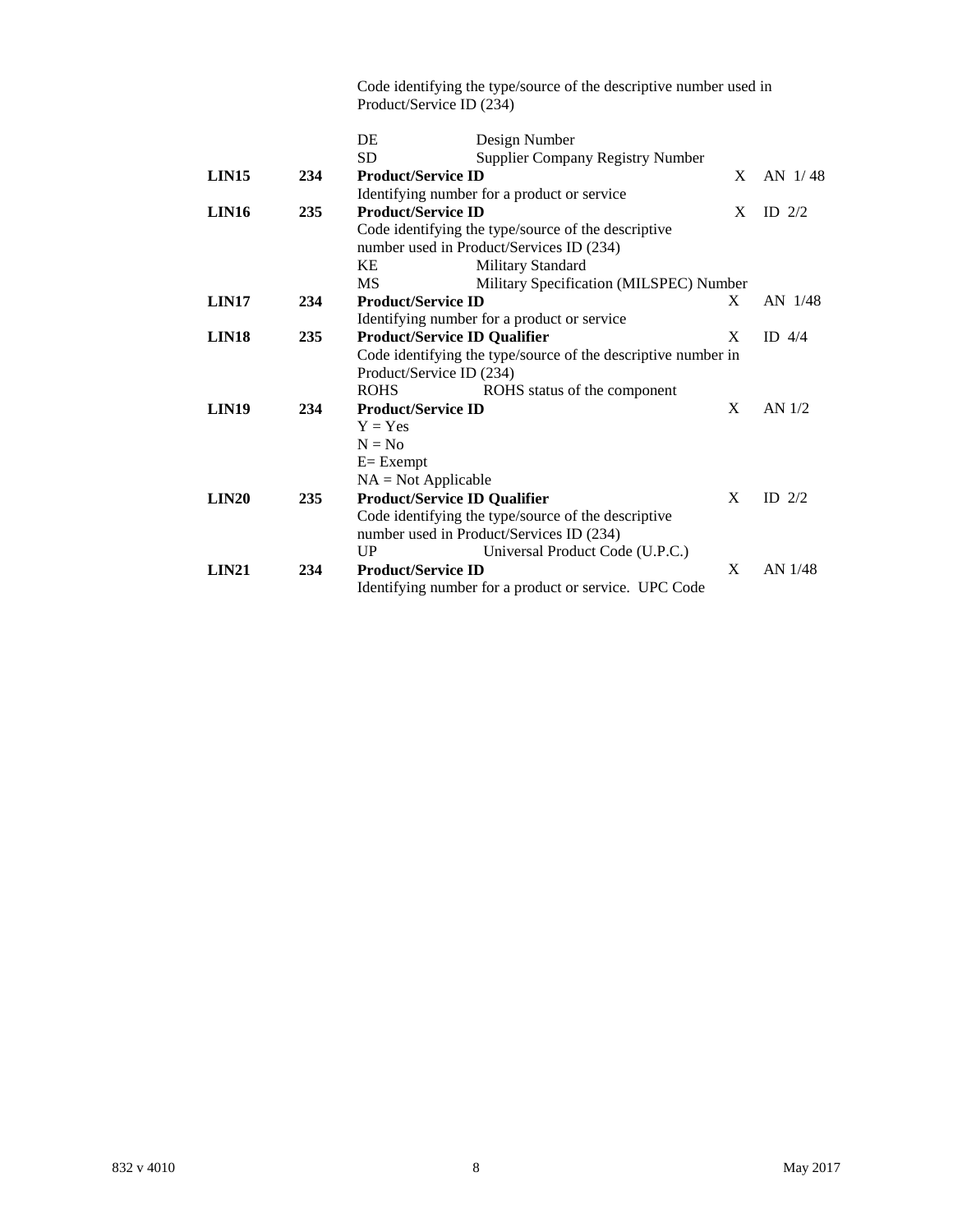# **Segment: LTD Lead Time**

| <b>Position:</b> | (1140)                                                        |
|------------------|---------------------------------------------------------------|
|                  | <b>Loop:</b> LIN Optional                                     |
| Level:           | Detail                                                        |
| Usage:           | Optional                                                      |
| <b>Max Use:</b>  |                                                               |
| Purpose:         | To specify lead time for availability of products and service |

|   |                       |                        |                 | <b>Data Element Summary</b>                 |   |                                 |
|---|-----------------------|------------------------|-----------------|---------------------------------------------|---|---------------------------------|
| M | Ref.<br>Des.<br>LDT01 | Data<br>Element<br>345 | <b>Name</b>     | <b>Restrictions/Conditions Qualifier</b>    | М | <b>Attributes</b><br>2/2<br>ID. |
|   |                       |                        |                 | Code indicating the time range              |   |                                 |
|   |                       |                        | AE              | From date of PO receipt to shipment         |   |                                 |
| M | LDT <sub>02</sub>     | 380                    | <b>Ouantity</b> |                                             | M | R 1/15                          |
|   |                       |                        |                 | Numeric value of quantity                   |   |                                 |
| M | LDT <sub>03</sub>     | 344                    |                 | Unit of time period or interval             | M | $ID$ 2/2                        |
|   |                       |                        |                 | Code indicating the time period or interval | M | ID $2/2$                        |
|   | LDT <sub>04</sub>     | 373                    | Date            |                                             | Х | <b>DT8/8</b>                    |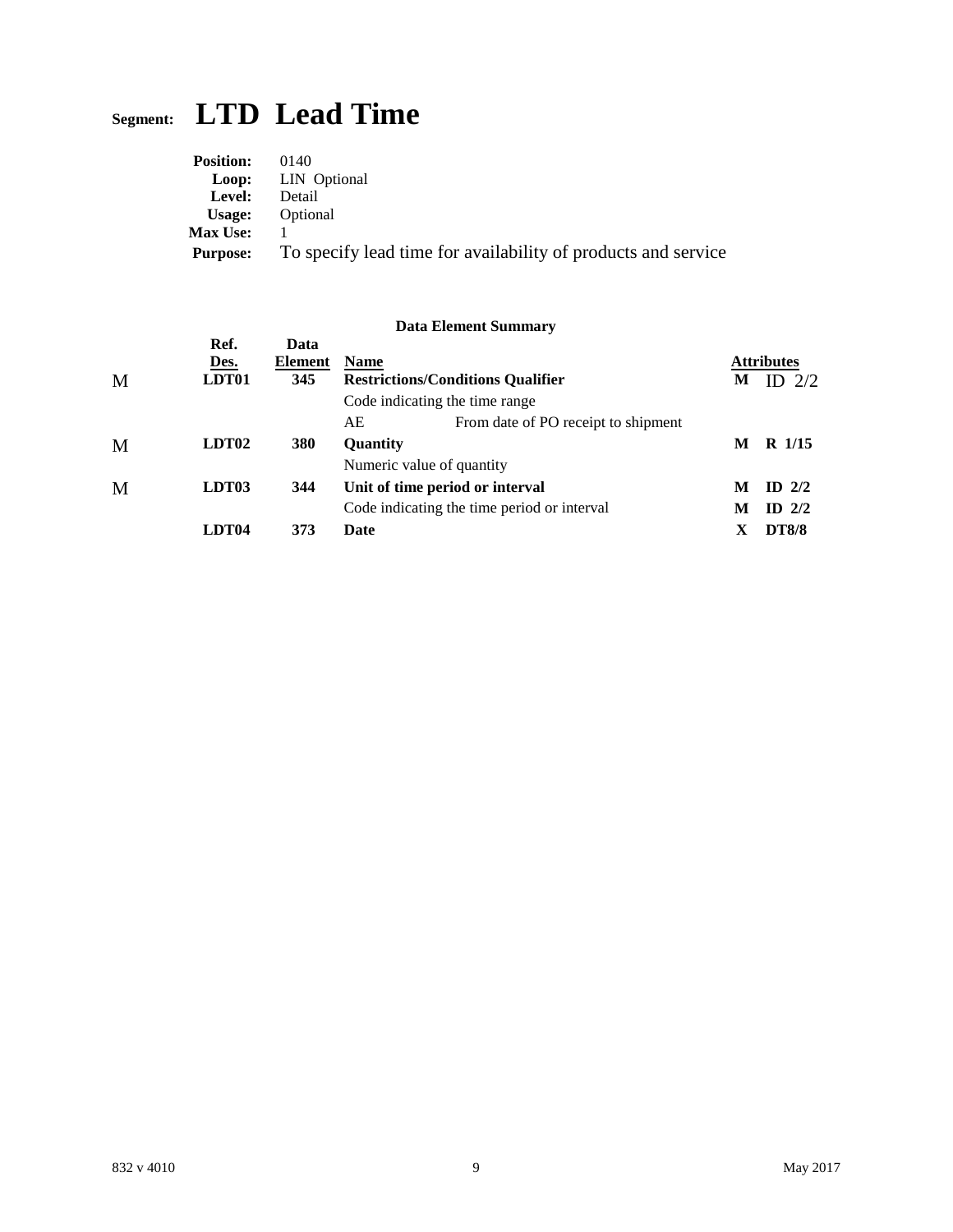| Segment:         | $G53$ Maintenance Type                            |
|------------------|---------------------------------------------------|
| <b>Position:</b> | 0150                                              |
| Loop:            | Optional<br>LIN                                   |
| Level:           | Detail                                            |
| Usage:           | Optional                                          |
| <b>Max Use:</b>  |                                                   |
| <b>Purpose:</b>  | To identify the specific type of item maintenance |
|                  |                                                   |

|   |       |         |             | рата елешент эшпинагу                                  |   |                   |
|---|-------|---------|-------------|--------------------------------------------------------|---|-------------------|
|   | Ref.  | Data    |             |                                                        |   |                   |
|   | Des.  | Element | <b>Name</b> |                                                        |   | <b>Attributes</b> |
| M | G5301 | 875     |             | <b>Maintenance Type Code</b>                           | М | ID $3/3$          |
|   |       |         |             | Code identifying the specific type of item maintenance |   |                   |
|   |       |         | 001         | Change                                                 |   |                   |
|   |       |         | ZZZ         | Mutually Defined                                       |   |                   |
|   |       |         |             | No Change                                              |   |                   |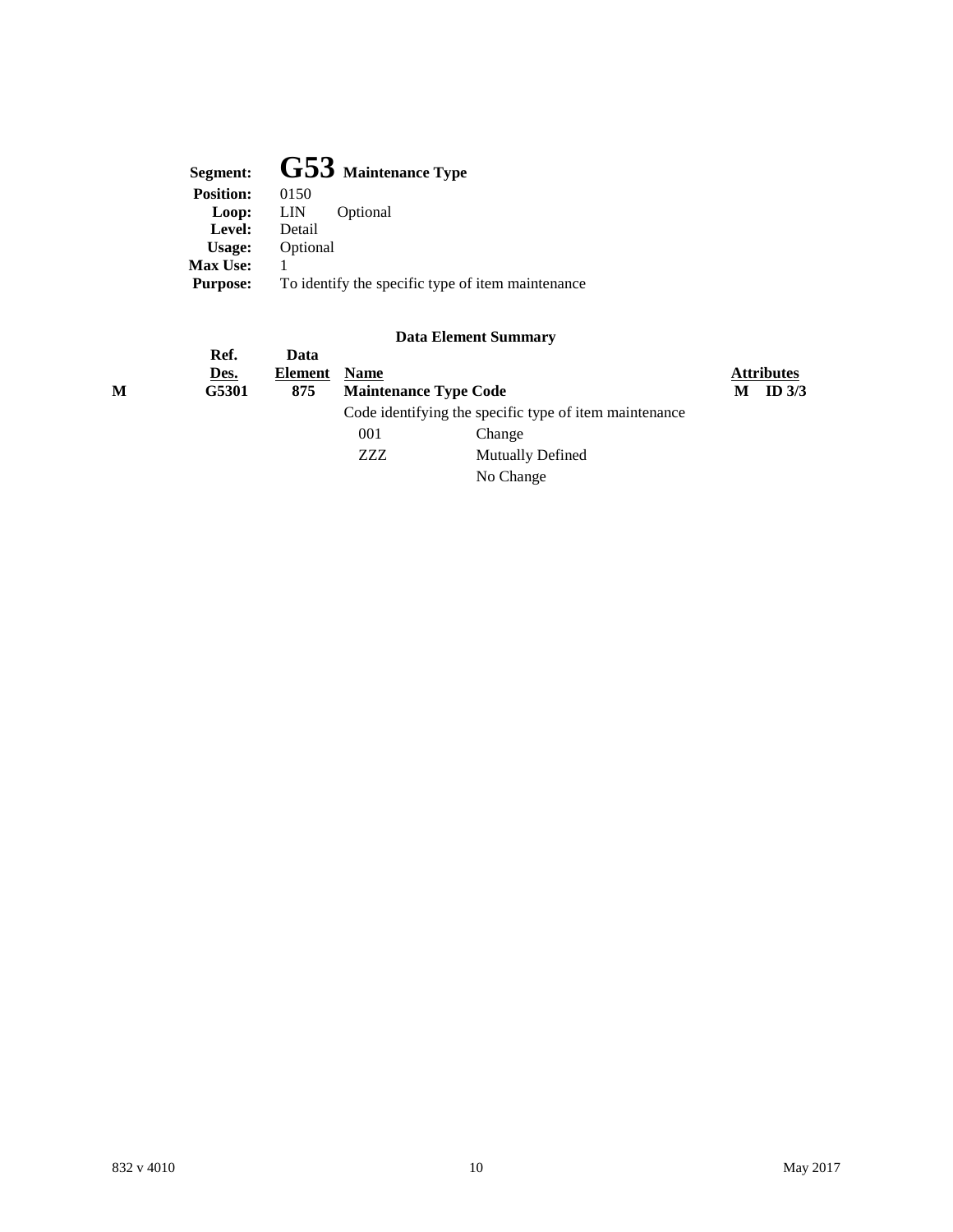| Segment:         | <b>DTM</b> Date/Time Reference       |
|------------------|--------------------------------------|
| <b>Position:</b> | 0300                                 |
| Loop:            |                                      |
| Level:           | Detail                               |
| Usage:           | Optional                             |
| <b>Max Use:</b>  |                                      |
| <b>Purpose:</b>  | To specify pertinent dates and times |

| M | Ref.<br>Des.<br>DTM01 | Data<br>Element<br>374 | <b>Name</b><br><b>Date/Time Qualifier</b> | Code specifying type of date or time, or both date and time | <b>Attributes</b><br>ID $3/3$ |
|---|-----------------------|------------------------|-------------------------------------------|-------------------------------------------------------------|-------------------------------|
|   |                       |                        | 007                                       | Effective                                                   |                               |
|   |                       |                        |                                           |                                                             |                               |
|   |                       |                        |                                           | Effective date. The date on which the set of prices         |                               |
|   |                       |                        |                                           | becomes effective for this line item                        |                               |
| > | DTM <sub>02</sub>     | 373                    | Date                                      |                                                             | <b>DT 8/8</b>                 |
|   |                       |                        |                                           | Date expressed as CCYYMMDD                                  |                               |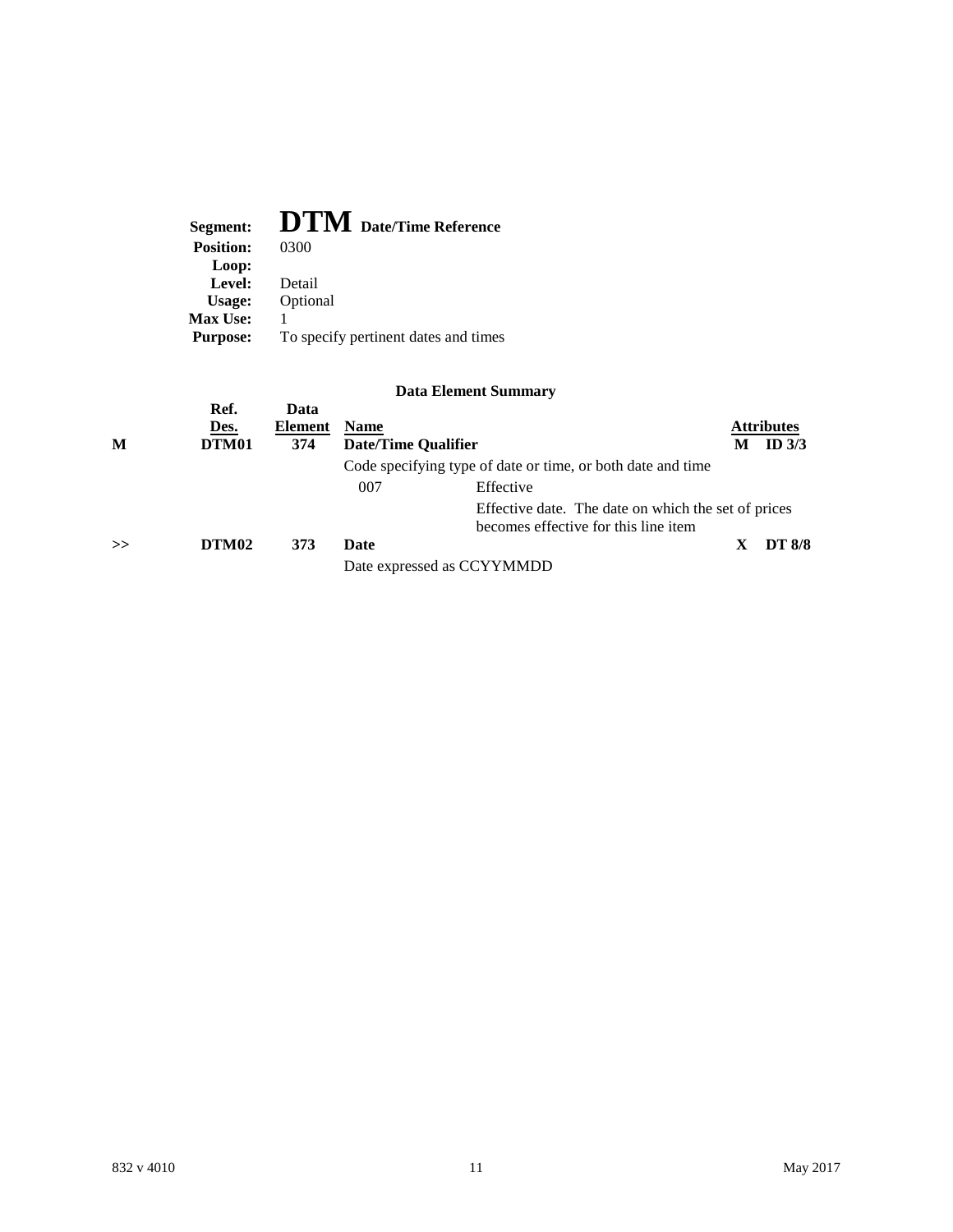# **Segment: REF Reference Identification**

**Ref. Data**

| <b>Position:</b> | 140                                |
|------------------|------------------------------------|
| Loop:            | LIN                                |
| Level:           | Detail                             |
| Usage:           | Optional                           |
| <b>Max Use:</b>  | >1                                 |
| <b>Purpose:</b>  | To specify identifying information |

|   | Des.              | <b>Element</b> | <b>Name</b>        |                                                                                                                                                                     |    | <b>Attributes</b> |
|---|-------------------|----------------|--------------------|---------------------------------------------------------------------------------------------------------------------------------------------------------------------|----|-------------------|
| М | <b>REF01</b>      | 128            |                    | <b>Reference Identification Qualifier</b>                                                                                                                           | М  | ID $2/3$          |
|   |                   |                |                    | Code qualifying the Reference Identification                                                                                                                        |    |                   |
|   |                   |                | HO                 | Shipper's Hazardous Number                                                                                                                                          |    |                   |
|   |                   |                | RF                 | <b>Export Reference Number</b>                                                                                                                                      |    |                   |
|   |                   |                | 17                 | <b>Client Reporting Category</b>                                                                                                                                    |    |                   |
|   | <b>REF02</b>      | 127            |                    | <b>Reference Identification</b>                                                                                                                                     | X  | <b>AN 1/30</b>    |
|   |                   |                |                    | Reference information as defined for a particular Transaction Set or as<br>specified by the Reference Identification Qualifier<br>Category ID when the REF01 = $17$ |    |                   |
|   | REF <sub>03</sub> | 352            | <b>Description</b> |                                                                                                                                                                     | X. | $AN$ 1/80         |
|   |                   |                |                    | A free-form description to clarify the related data elements and their content                                                                                      |    |                   |
|   |                   |                |                    | Sub-Category ID when the REF01 = $17$                                                                                                                               |    |                   |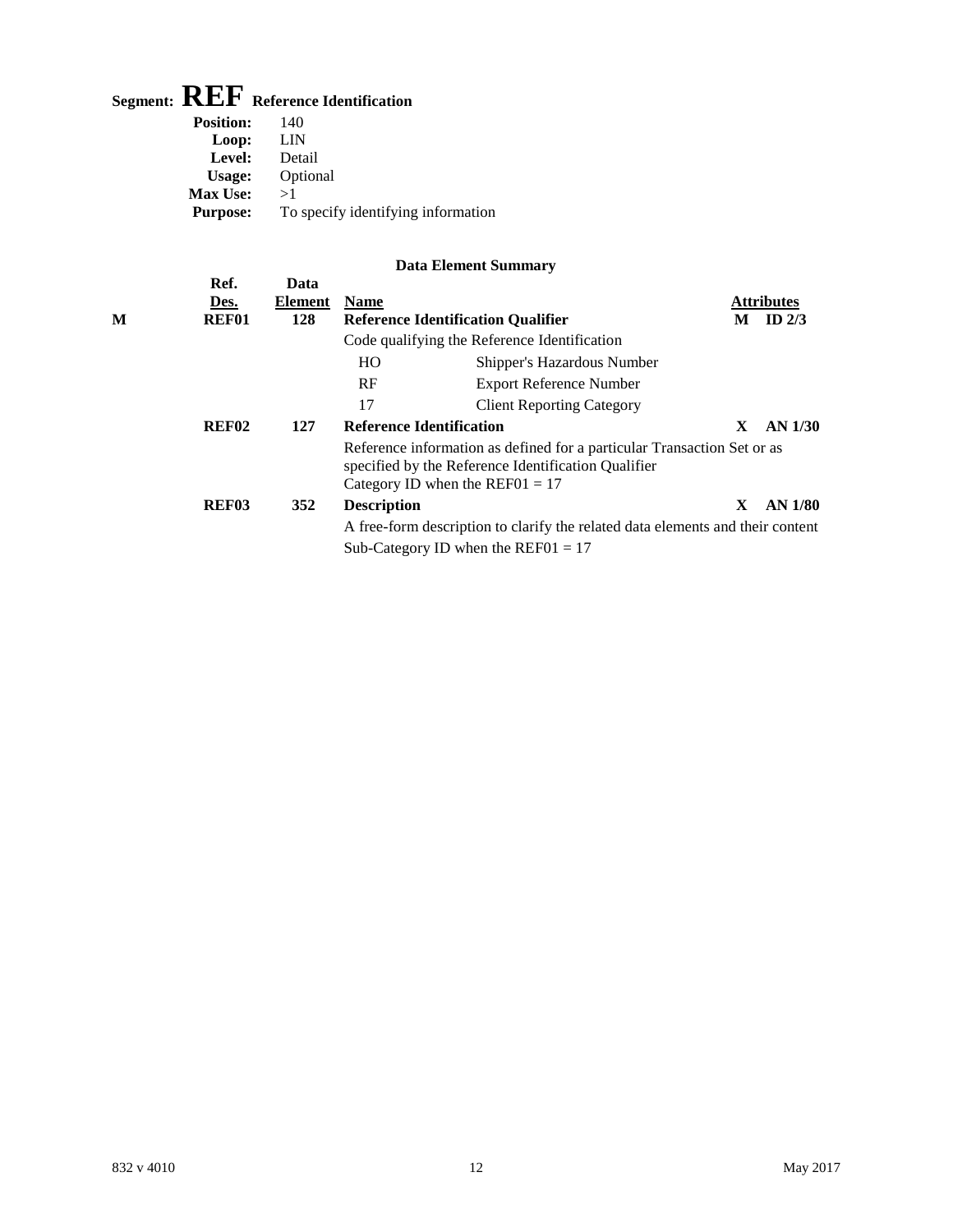| Segment:         | $\mathbf{CTB}$ Restrictions/Conditions                          |
|------------------|-----------------------------------------------------------------|
| <b>Position:</b> | 060                                                             |
| Loop:            | LIN                                                             |
| Level:           | Detail                                                          |
| Usage:           | Mandatory                                                       |
| <b>Max Use:</b>  | 25                                                              |
| <b>Purpose:</b>  | To specify restrictions/conditions (such as shipping, ordering) |
|                  |                                                                 |

| Ref.<br>Des.<br><b>CTB01</b> | Data<br><b>Element</b><br>688 | <b>Name</b> |                                | M                                                                                                                                                                                                | <b>Attributes</b><br>ID $2/2$ |
|------------------------------|-------------------------------|-------------|--------------------------------|--------------------------------------------------------------------------------------------------------------------------------------------------------------------------------------------------|-------------------------------|
|                              |                               |             |                                |                                                                                                                                                                                                  |                               |
|                              |                               | <b>OR</b>   | Ordering                       |                                                                                                                                                                                                  |                               |
| <b>CTB03</b>                 | 673                           |             |                                | X                                                                                                                                                                                                | ID $2/2$                      |
|                              |                               |             |                                |                                                                                                                                                                                                  |                               |
|                              |                               | 57          | Minimum Order Quantity         |                                                                                                                                                                                                  |                               |
|                              |                               | AP          | <b>Order Quantity Multiple</b> |                                                                                                                                                                                                  |                               |
|                              |                               | <b>BP</b>   | <b>Break Pack Quantity</b>     |                                                                                                                                                                                                  |                               |
|                              |                               | 69          | Package Quantity               |                                                                                                                                                                                                  |                               |
| <b>CTB04</b>                 | 380                           | Quantity    |                                | X                                                                                                                                                                                                | R1/7                          |
|                              |                               |             |                                |                                                                                                                                                                                                  |                               |
|                              |                               |             |                                | <b>Restrictions/Conditions Qualifier</b><br>Code identifying the type of restriction/condition<br><b>Quantity Qualifier</b><br>Code specifying the type of quantity<br>Numeric value of quantity |                               |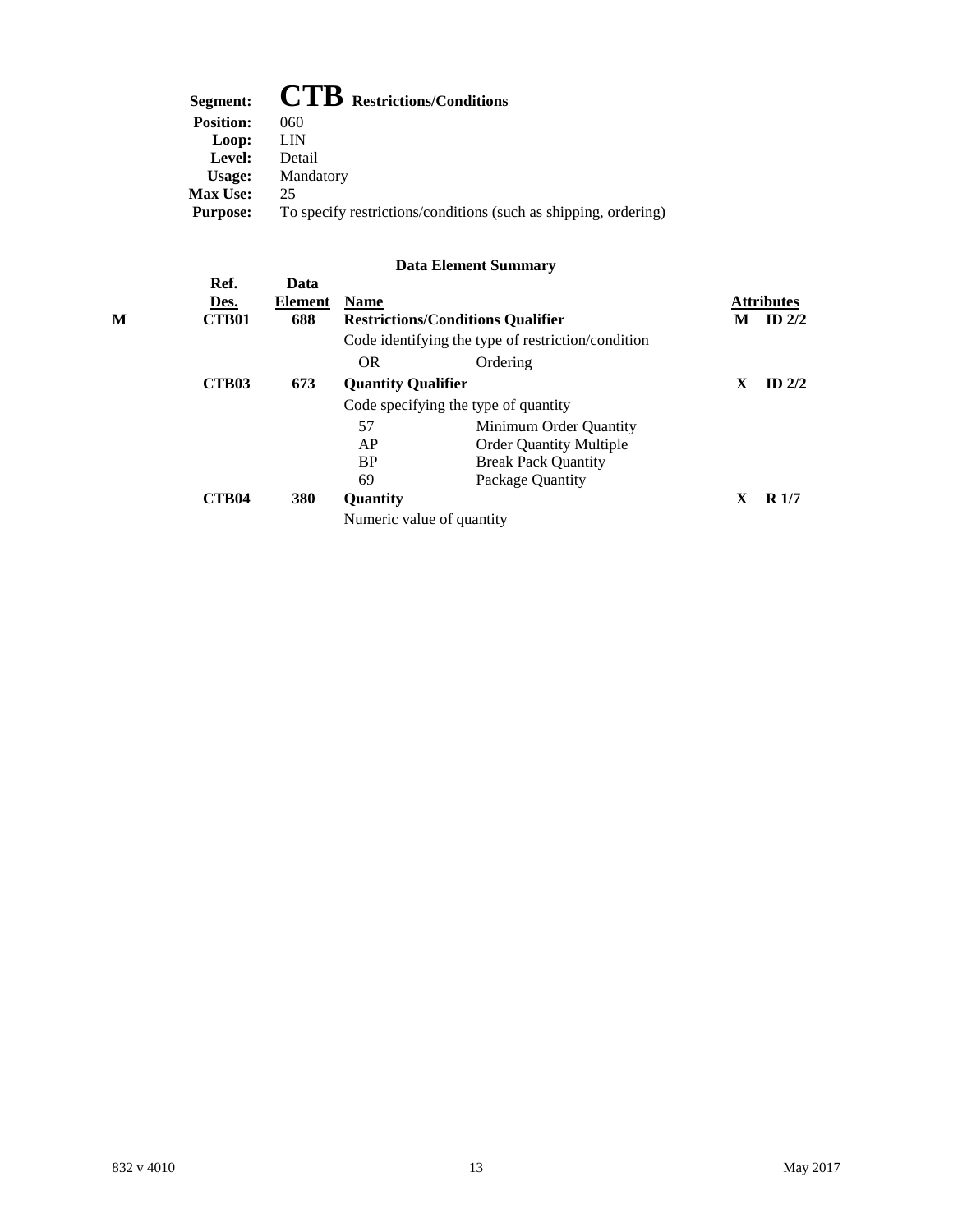### Segment: **PO4** Item Physical Details<br>Position:  $100$ **Position:** 100<br>**Loop:** LIN Loop: **Level:** Detail **Usage:** Mandatory **Max Use:** 1

|              |         | рата еленісці эшпінаі у            |   |                   |
|--------------|---------|------------------------------------|---|-------------------|
| Ref.         | Data    |                                    |   |                   |
| Des.         | Element | <b>Name</b>                        |   | <b>Attributes</b> |
| <b>PO402</b> | 357     | <b>Size</b>                        | X | R 1/7             |
|              |         | Size of Supplier units in pack     |   |                   |
| <b>PO403</b> | 355     | Unit or Basis for Measurement Code | X | ID $2/2$          |
| <b>PO404</b> | 103     | <b>Packaging Code</b>              | X | ID $3/5$          |
|              |         | $REL - Real$                       |   |                   |
|              |         | $TBE - Tub$                        |   |                   |
|              |         | $SPL - Spool$                      |   |                   |
|              |         | .                                  |   |                   |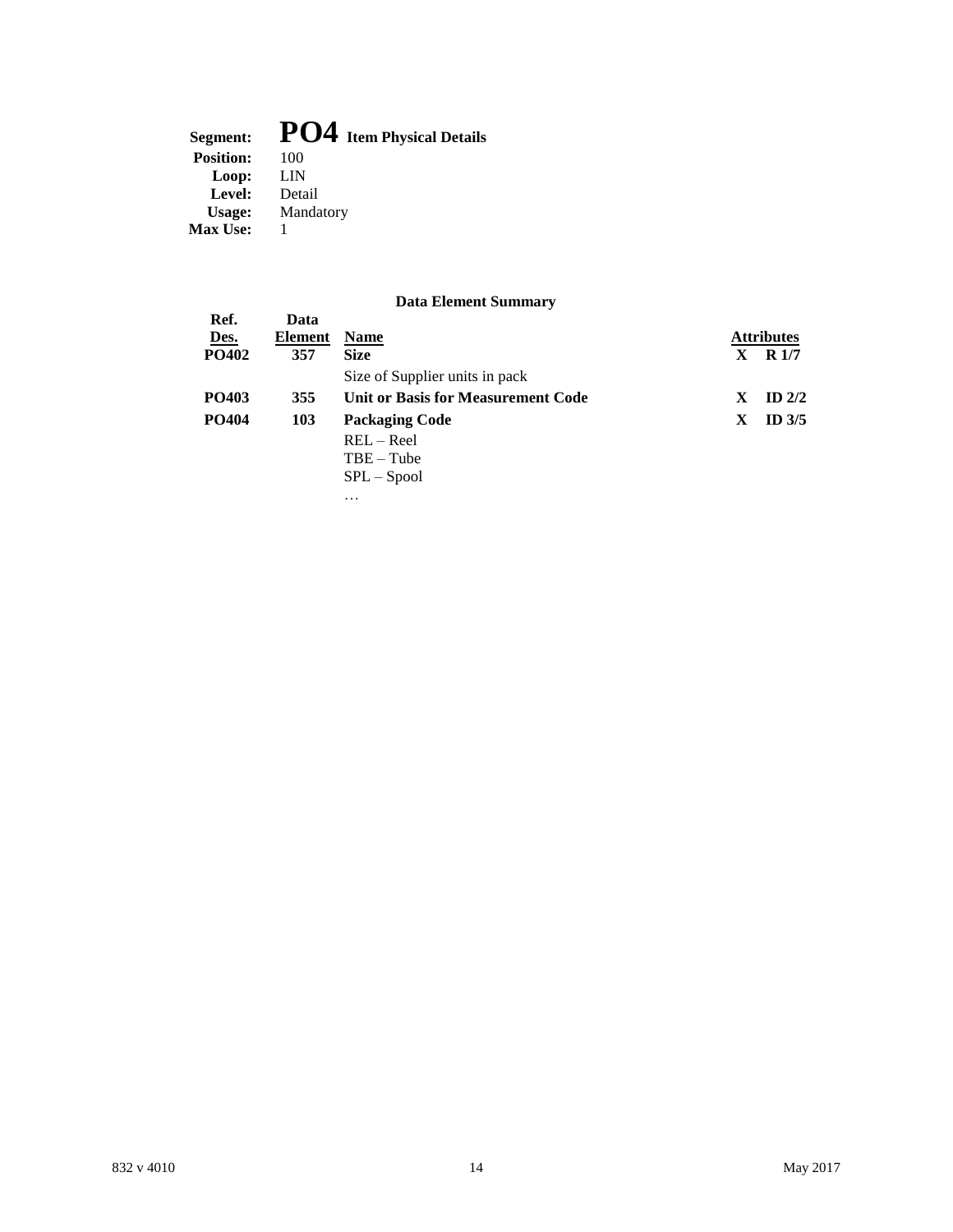| Segment:         | $CIP$ Pricing Information      |
|------------------|--------------------------------|
| <b>Position:</b> | 170                            |
| Loop:            | <b>CTP</b>                     |
| Level:           | Detail                         |
| Usage:           | Mandatory                      |
| <b>Max Use:</b>  |                                |
| <b>Purpose:</b>  | To specify pricing information |

|              |                   |                        |                                 | рата елешент эшиниагу                                                        |              |                   |
|--------------|-------------------|------------------------|---------------------------------|------------------------------------------------------------------------------|--------------|-------------------|
|              | Ref.<br>Des.      | Data<br><b>Element</b> | <b>Name</b>                     |                                                                              |              | <b>Attributes</b> |
| <b>CTP01</b> |                   | 687                    | <b>Class of Trade Code</b>      |                                                                              | O            | ID $2/2$          |
|              |                   |                        |                                 | Code indicating class of trade                                               |              |                   |
|              |                   |                        | DI                              | Distributor                                                                  |              |                   |
|              |                   |                        | <b>RS</b>                       | Resale                                                                       |              |                   |
|              | <b>CTP02</b>      | 236                    | <b>Price Identifier Code</b>    |                                                                              | $\mathbf X$  | ID $3/3$          |
|              |                   |                        |                                 | Code identifying pricing specification                                       |              |                   |
|              |                   |                        | <b>PBQ</b>                      | Unit Price Beginning Quantity                                                |              |                   |
|              | <b>CTP03</b>      | 212                    | <b>Unit Price</b>               |                                                                              | X            | R1/17             |
|              |                   |                        |                                 | Price per unit of product, service, commodity, etc.                          |              |                   |
|              |                   |                        |                                 | The price at which the Vendor sells the part to the customer                 |              |                   |
|              | CTP <sub>04</sub> | 380                    | Quantity                        |                                                                              | $\mathbf{X}$ | R <sub>1/7</sub>  |
|              |                   |                        |                                 | Numeric value of quantity                                                    |              |                   |
|              |                   |                        | Price break Min quantity.       |                                                                              |              |                   |
|              |                   |                        |                                 | DI - The minimum qty at which a part must be purchased to get the associated |              |                   |
|              |                   |                        | price                           |                                                                              |              |                   |
|              |                   |                        |                                 | RS - The minimum qty at which a part must be purchased to get the associated |              |                   |
|              |                   |                        | price                           |                                                                              |              |                   |
|              | CTP <sub>05</sub> | C <sub>001</sub>       |                                 | <b>Composite Unit of Measure</b>                                             | X            |                   |
| М            | C00101            | 355                    |                                 | <b>Unit or Basis for Measurement Code</b>                                    | M            | ID $2/2$          |
|              |                   |                        |                                 | Code specifying the units in which a value is being expressed, or manner in  |              |                   |
|              |                   |                        |                                 | which a measurement has been taken                                           |              |                   |
|              |                   |                        | <b>PC</b>                       | Piece                                                                        |              |                   |
|              | CTP <sub>09</sub> | 639                    | <b>Basis of Unit Price Code</b> |                                                                              | $\Omega$     | ID $2/2$          |
|              |                   |                        |                                 | Code identifying the type of unit price for an item                          |              |                   |
|              |                   |                        | PE                              | Price per Each                                                               |              |                   |
|              |                   |                        | <b>PN</b>                       | Price per Ten                                                                |              |                   |
|              |                   |                        | HP                              | Price per Hundred                                                            |              |                   |
|              |                   |                        | TP                              | Price per Thousand                                                           |              |                   |
|              |                   |                        | .                               | Additional breakdown                                                         |              |                   |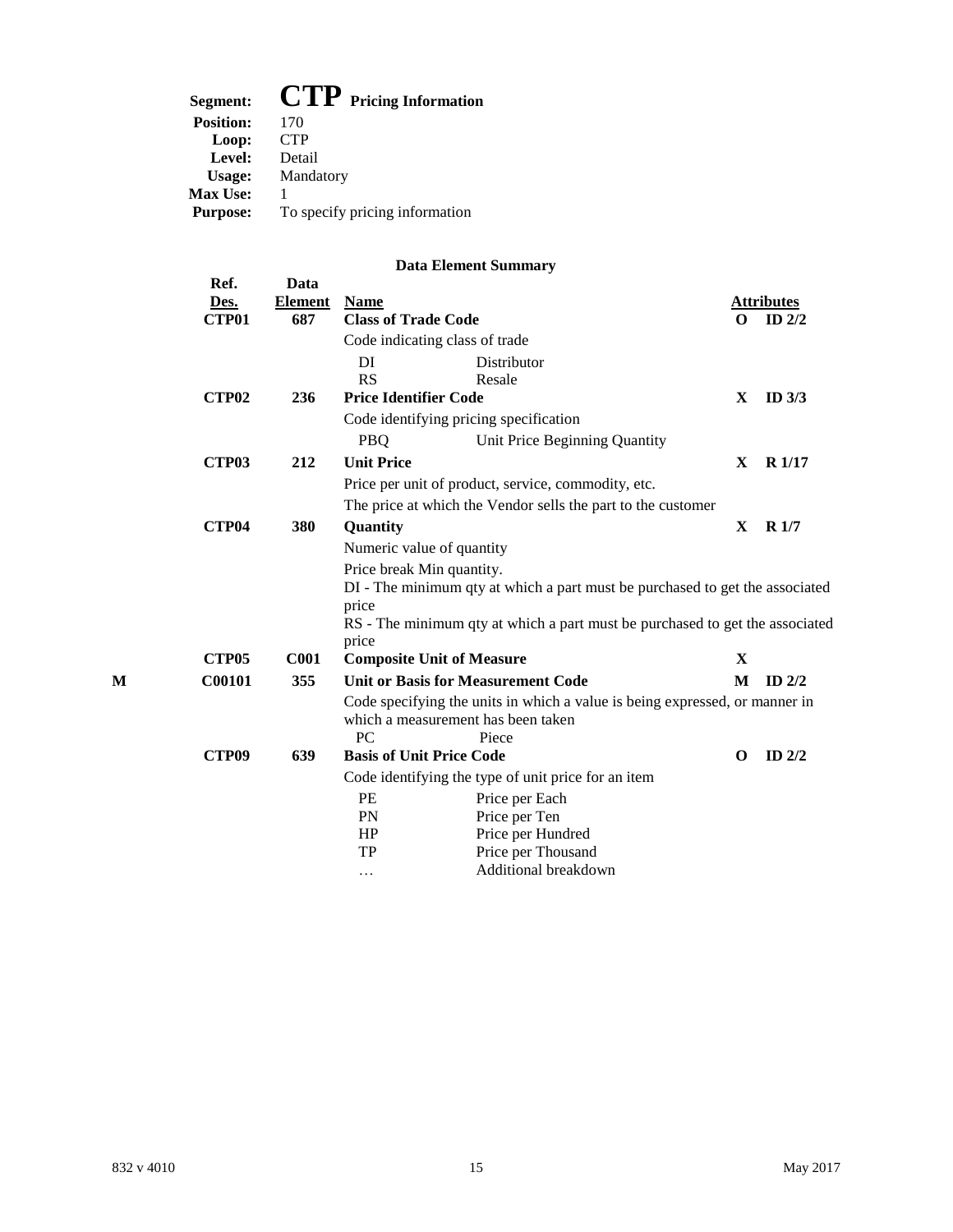| <b>CTT</b> Transaction Totals<br>Segment:                              |
|------------------------------------------------------------------------|
| 010                                                                    |
|                                                                        |
| Summary                                                                |
| Mandatory                                                              |
|                                                                        |
| To transmit a hash total for a specific element in the transaction set |
|                                                                        |

|   |                   |              | Data Littlicht Danning (*                                 |                   |
|---|-------------------|--------------|-----------------------------------------------------------|-------------------|
|   | Ref.              | Data         |                                                           |                   |
|   | Des.              | Element Name |                                                           | <b>Attributes</b> |
| м | CTT <sub>01</sub> | 354          | <b>Number of Line Items</b>                               | $M$ No $1/6$      |
|   |                   |              | Total number of line items in the transaction set         |                   |
|   |                   |              | The number of LIN segments present in the transaction set |                   |